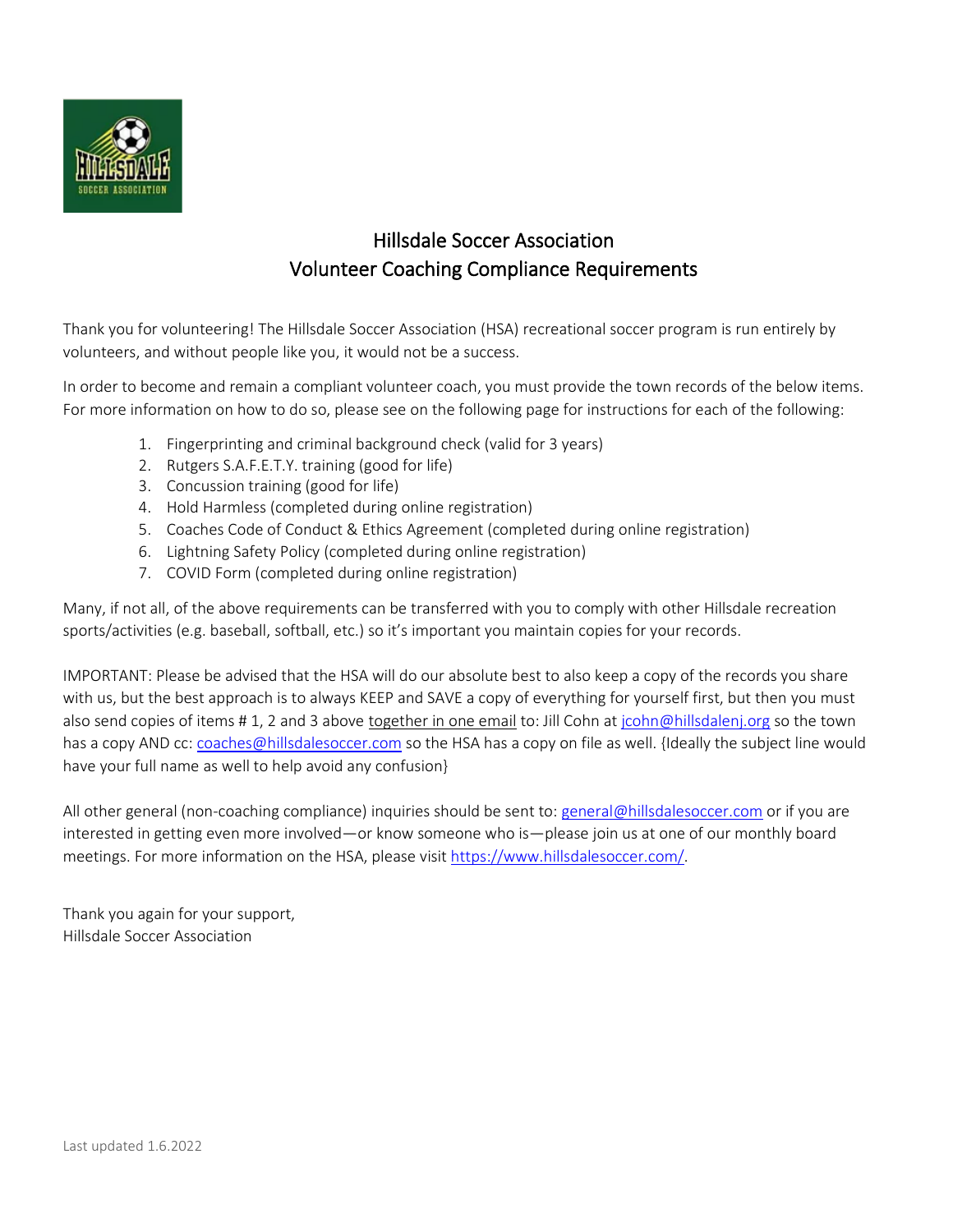| Action                            | Where you need to go            | What you need to know-or action you need to take                                                                                    |
|-----------------------------------|---------------------------------|-------------------------------------------------------------------------------------------------------------------------------------|
| Register on SIPlay                | identity.sportssignup.com/Accou | This is where the town and HSA stores records, obtains                                                                              |
| (each season)                     | nt/Login                        | acknowledgement of key items and sends important updates,<br>schedules and game information from as well. You will be asked         |
| There is no fee.                  |                                 | to acknowledge the below during the registration process.                                                                           |
|                                   |                                 | Code of Conduct<br>1.                                                                                                               |
|                                   |                                 | Lightning Safety Policy<br>2.                                                                                                       |
|                                   |                                 | COVID Form<br>3.                                                                                                                    |
| Register on CommunityPass         | register.communitypass.net      | This is the town's method of record keeping. On the site's main                                                                     |
|                                   |                                 | page type the town name in the community search box (Hillsdale,                                                                     |
| (one time for life)               |                                 | NJ will appear).                                                                                                                    |
| There is no fee.                  |                                 |                                                                                                                                     |
| Make an appointment at IndentoGo  | uenroll.identogo.com            | NJ state law, requires every coach to be fingerprinted and have a                                                                   |
| for fingerprinting and a criminal |                                 | criminal background check completed, and renewed, every three                                                                       |
| background check                  |                                 | years. PLEASE NOTE: by taking the next steps you are giving                                                                         |
| (valid for 3 years)               |                                 | permission for the background check to take place.                                                                                  |
|                                   |                                 | The town uses IdentoGo by MorphoTrust USA criminal                                                                                  |
| There is a fee of ~\$25           |                                 | background check and no other is accepted. Also, please know                                                                        |
|                                   |                                 | you must be fingerprinted for volunteer work, even if you have                                                                      |
|                                   |                                 | recently been fingerprinted for another reason. These are state<br>and borough laws, not HSA rules. The town will not let you coach |
|                                   |                                 | if you have not at least scheduled to be fingerprinted. The facility                                                                |
|                                   |                                 | can get busy, so please schedule this soonest.                                                                                      |
|                                   |                                 |                                                                                                                                     |
|                                   |                                 | 1. Make an appointment at: uenroll.identogo.com<br><b>IMPORTANT:</b> Must be done at a <b>New Jersey</b> location                   |
|                                   |                                 | Enter Service Code: 2F1J3Y then "Go"<br>а.                                                                                          |
|                                   |                                 | Select Schedule/Manage Appointment<br>b.                                                                                            |
|                                   |                                 | Enter Contributor Case #: BO8007<br>C.                                                                                              |
|                                   |                                 | Pay the registration fee (by credit card)<br>d.                                                                                     |
|                                   |                                 | Go to your appointment at your scheduled time.<br>2.                                                                                |
|                                   |                                 | Once you complete your <i>fingerprinting</i> , you will be<br>3.<br>handed an acknowledgement receipt.                              |
|                                   |                                 | Please KEEP and SAVE the acknowledgement<br>a.                                                                                      |
|                                   |                                 | receipt and send a copy to: Jill Cohn at                                                                                            |
|                                   |                                 | jcohn@hillsdalenj.org so the town has a copy                                                                                        |
|                                   |                                 | AND coaches@hillsdalesoccer.com so the HSA<br>also has a copy. There can be long delays or                                          |
|                                   |                                 | miscommunication between the town and the                                                                                           |
|                                   |                                 | agency, and we are most helpful if we also have                                                                                     |
|                                   |                                 | a record.                                                                                                                           |
|                                   |                                 | b. If you were already fingerprinted for volunteer                                                                                  |
|                                   |                                 | work (less than 3 years ago; it's still valid),<br>please send a copy of your receipt to both                                       |
|                                   |                                 | addresses above.                                                                                                                    |
|                                   |                                 | They will send the background check results directly to<br>4.                                                                       |
|                                   |                                 | the town. Note: The HSA does not get these results, the                                                                             |
|                                   |                                 | town does.                                                                                                                          |